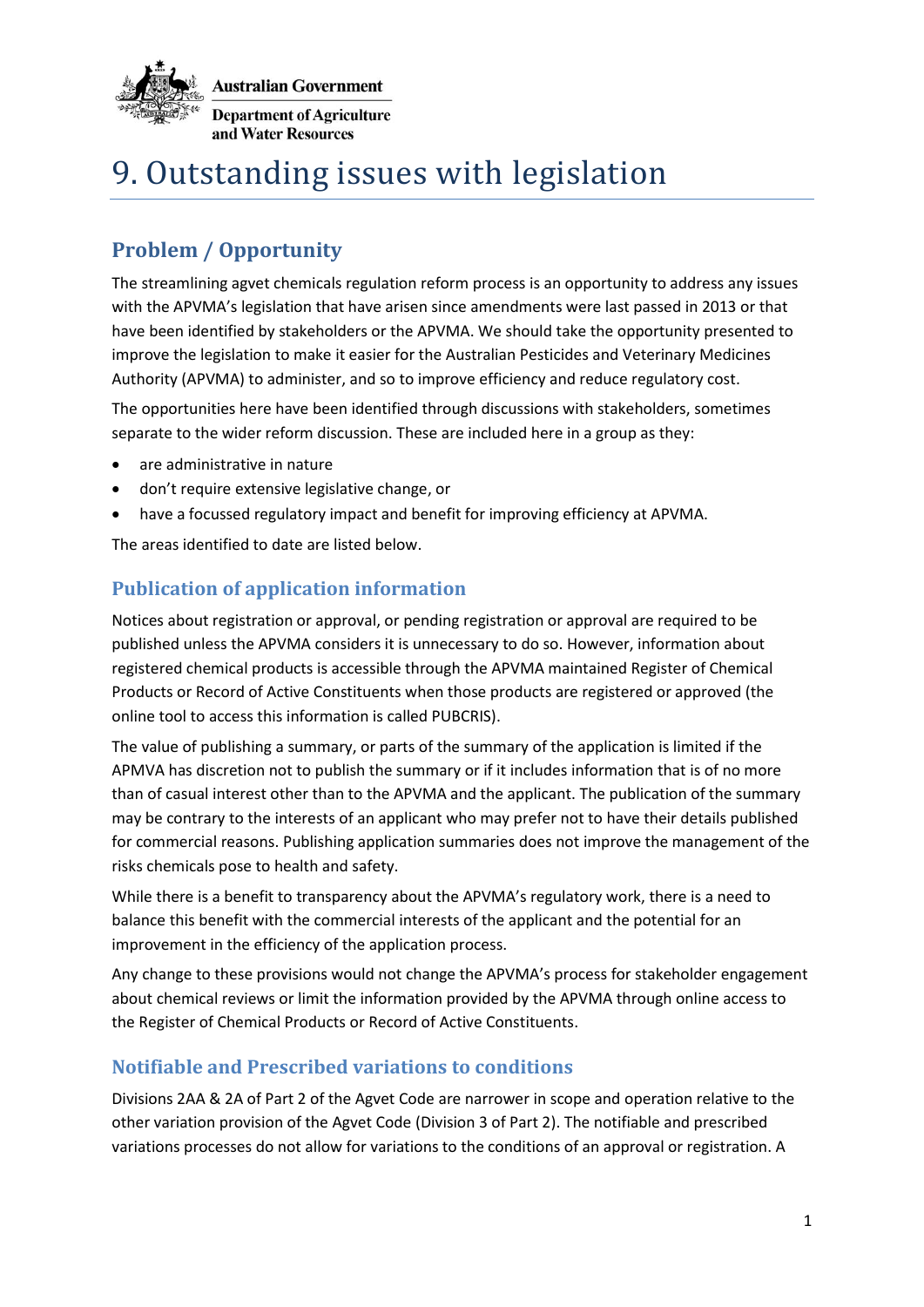simplified approach to varying conditions would improve the efficiency of that administrative process.

Simplifying the process of varying conditions would, for example, allow for routine changes to the shelf-life or expiry date for a date controlled product after a period of time in the market and so allow for earlier access to the market while shelf-life data was prepared and submitted for a streamlined assessment. The current practice process imposes administrative complexity and an assessment timeframe not commensurate with the risks being managed.

# **False and misleading information in variation applications**

The APVMA has a mechanism to act on an approval or registration if false or misleading information is given to it. But the provision applies only in relation to information given by the holder in connection with an application for approval or registration and does not apply in connection with other applications in relation to an approval or registration (for example, an application to vary a registration).

# **Suspended label variation**

The APVMA may not vary a label approval where the approval is suspended. This means APVMA may not amend a label to address the problem that required the label approval to be suspended without revoking the suspension.

# **Standard setting**

The authority for the APVMA to make standards APVMA is limited to standards for constituents of chemical products, chemical products and labels for containers of chemical products. Other matters that relate to product safety, such as product packaging, would benefit from a standards-based approach.

# **Commonwealth co-ordinator**

While the Australian Government is a partner in the National Registration Scheme (NRS)(established through an intergovernmental agreement), for the purposes of the Agvet Code's operation the Australian Government is not afforded the same opportunity for input on certain matters as the other partners in the NRS. For example, prior to suspending or cancelling an approval or registration, the APVMA must give notice to the co-ordinator of each jurisdiction and provide time for comment to be received.

# **Manufacturing tolerances**

Existing provisions require that a registered chemical product comply with the particulars recorded for that product, including the concentration of each constituent. No provision exists to allow for the routine (safe) variations in constituent concentration arising in manufacturing.

# **Levy leakage**

The supply of unregistered chemical products under permit is subject to the same levy liability as the supply of registered chemical products. Due to complexities in supply arrangements, the liable entity is often unclear and in practice the APVMA has difficulty collecting levies on unregistered products supplied under permit. Ensuring the collection of levy on unregistered products supplied under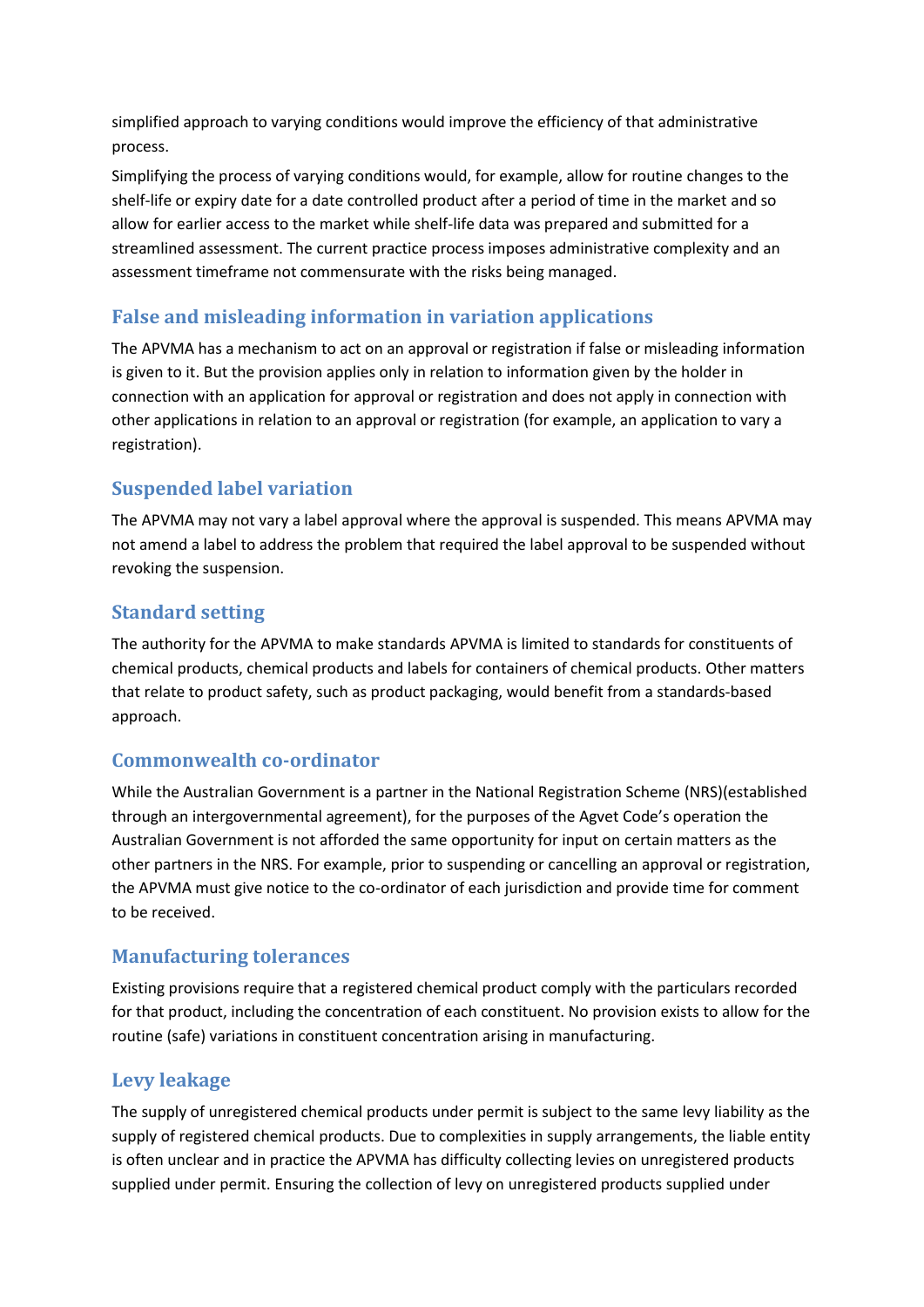permit allows users of those products to contribute to the costs of the permit system and reduces cross subsidisation of costs between registered products and products used under permit.

#### *Record and register a variation on APVMA own initiatives*

The Record of Approved Active Constituents and the Register of Chemical Products are maintained by the APVMA but the APVMA does not have the ability to make simple changes such as to remove entries in the Register of those products that were cancelled some time ago.

#### *Genetically modified plants*

The seeds for plants, genetically modified to be more resistant to a chemical product or to be more resistant to pest pressures, are regulated by the APVMA as an agricultural chemical product and also by the Office of the Gene Technology Regulator (OGTR). This means that the risks posed by these products to users or the environment are assessed twice with no benefit to improved safety. It may be possible to remove viable plant material from regulation by the APVMA to remove this duplication and improve the efficiency of regulation for these products. Genetically modified viable plant materials would continue to be regulated by OGTR. (The risks associated with incorporating the produce of genetically modified crops into food for human consumption are, and would continue to be managed separately by Food Standards Australia and New Zealand.)

#### *Nominated agents*

All registrants of chemical products from places outside Australia must have a nominated agent within Australia. But APVMA's legislation does not require that a nominated agent be in place at the time an application is made to register a product. Chemical industry stakeholders have advised this discrepancy introduces unnecessary confusion and cost.

## **What we have heard**

For many stakeholders, administrative or operational reform is less significant to more fundamental reform to agvet chemical regulation outlined in other proposals. Stakeholders recognised that the administrative and operative shortcomings individually have only minor effect but add to inefficiencies in the system. Stakeholders expect that government processes will allow these identified issues to be rapidly addressed with minimum of effort after identification and validation.

As consultation continues on the wider reforms it is expected that other examples of improvements to the administrative and operative areas of agvet legislation will be identified and incorporated into the final reform package.

## **The proposed reform measure**

The localised nature of the administrative reform opportunity allow for more specific and detailed proposals to be presented than for other reform options. Outlined below is a possible approach to addressing each area, if progressed. It is probable that in progressing these administrative reforms not all areas will be addressed in a single package and the department will continue to discuss these matters with stakeholders.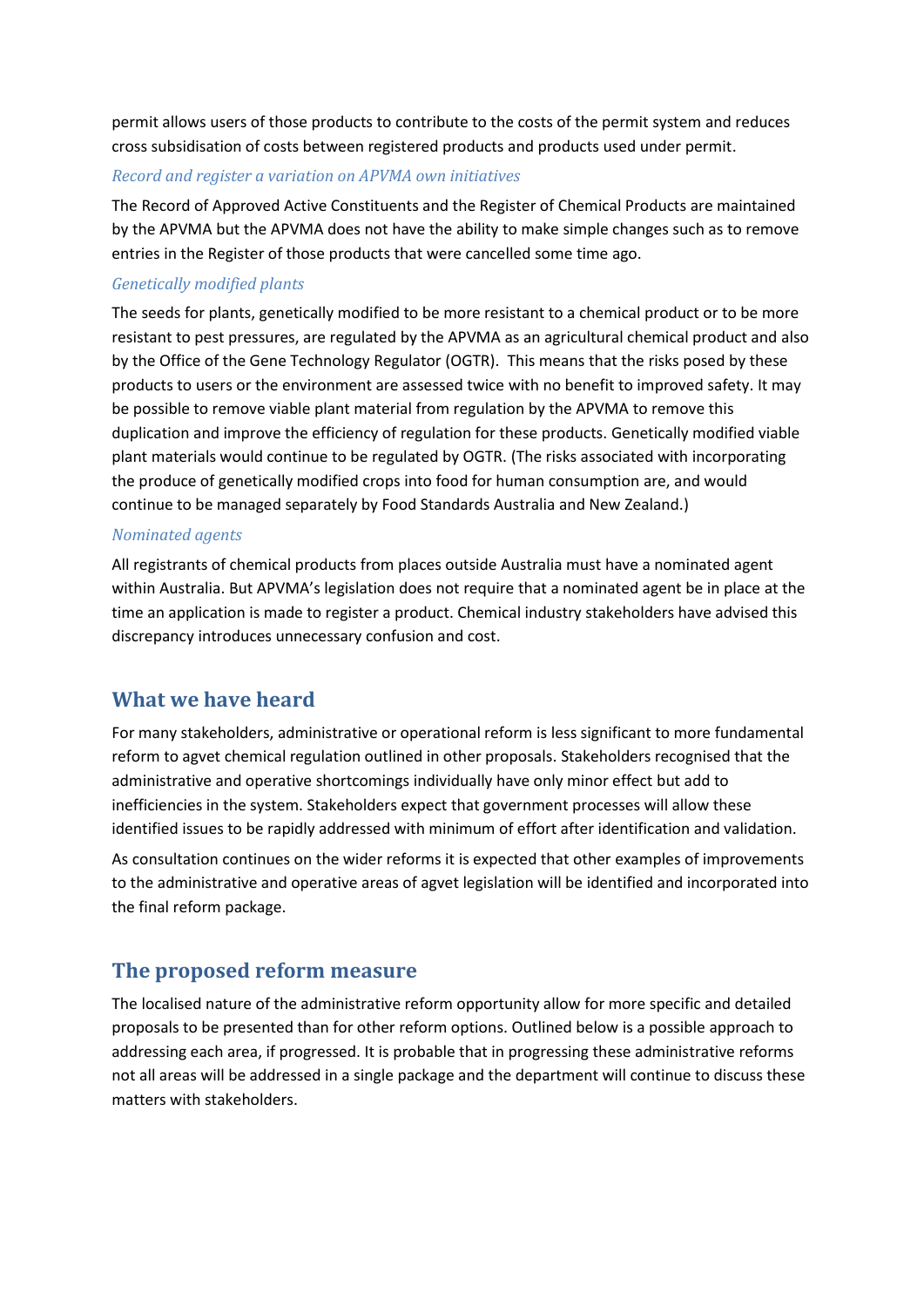# **Publication of application information**

Omit ss 8H, 8J and 11(2)(b) of the Schedule to the *Agricultural and Veterinary Chemicals Code Act 1994* (Agvet Code). Information about new approvals and registrations would continue to be available through PUBCRIS. Notices about new active constituents and new products with existing active constituents would continue to be published under ss 12 and 13 of the Agvet Code; these sections allow submissions from stakeholders about whether these chemicals should be approved or registered before it occurs.

# **Notifiable and Prescribed variations to conditions**

Extend the operation of Divisions 2AA & 2A of the Agvet Code to include variations to conditions of approval or registration. We propose also to allow variation of the condition of registration that relates to expiry date as a prescribed variation.

# **False and misleading information in variation applications**

Extend the operation of s 38A to include information given in connection with an application to vary an approval or registration and information in connection with an application to approve or vary the approval of a label.

# **Suspended label variation**

A person may apply to vary the particulars of a label approval that is suspended, to the extent that the variation relates to the matters cited as grounds for the suspension.

# **Standard setting**

Extend the operation of s 6E of the Agvet Code to provide that the APVMA may make standards for matters within its responsibility and necessary for the efficient operation of the Agvet Code.

# **Commonwealth Coordinator**

The Minister of the Commonwealth with responsibility for the APVMA may designate a person to perform the functions of a co-ordinator under the Agvet Code.

# **Manufacturing tolerances**

Provide for regulations to be made prescribing allowable variations from the particulars recorded for the concentration of a registered chemical product to accommodate the normal, safe, variation that occurs in chemical manufacturing.

# **Levy leakage**

In consultation with the APVMA, to establish mechanisms to ensure recovery of all currently liable disposals. We don't propose to extend liability for levy beyond that already set out in legislation.

# **Record and register variation on APVMA own initiative**

The APVMA may, in very limited prescribed circumstances, amend the particulars of the Record of Approved Active Constituents and Register of Chemical Products without the consent of the holder.